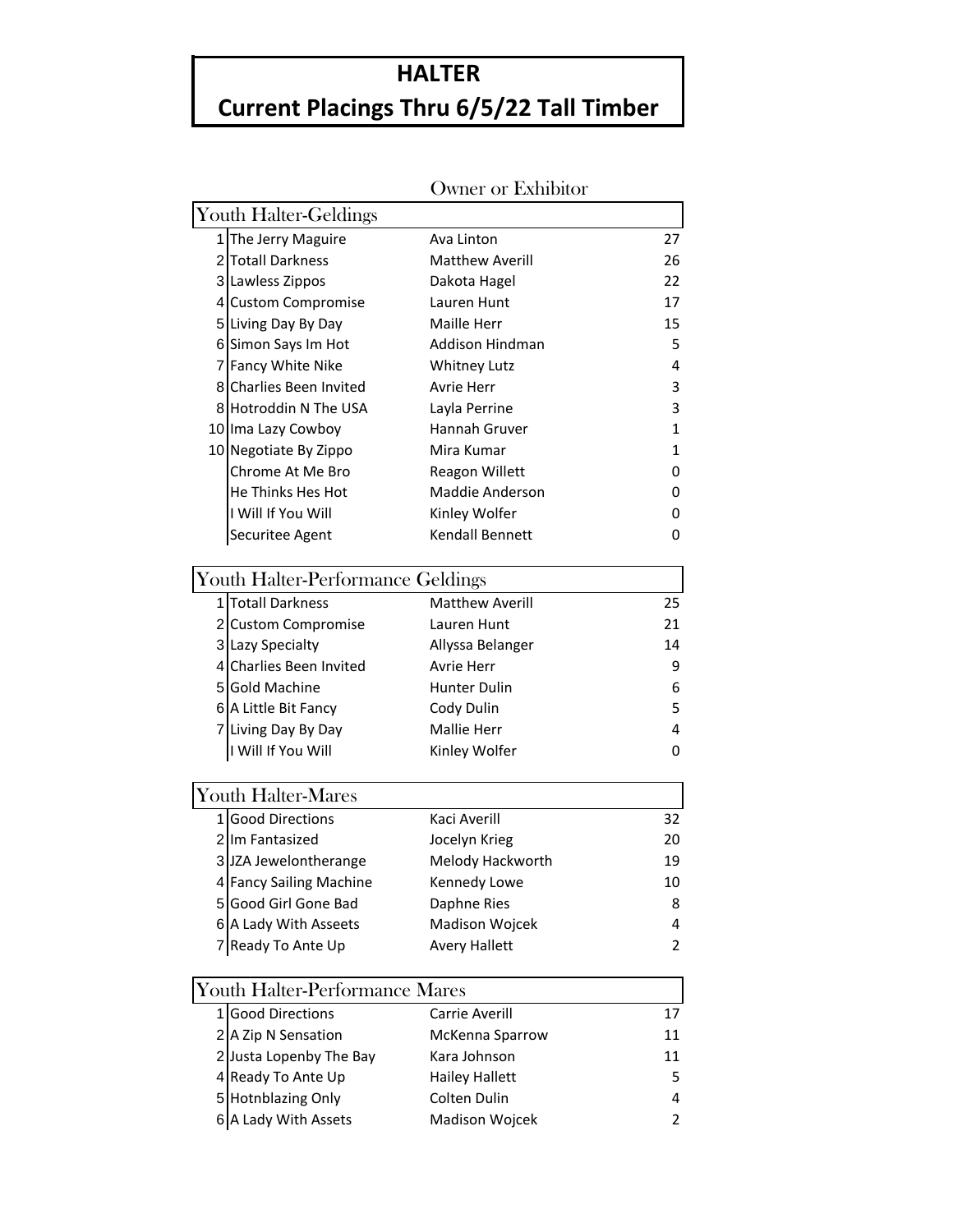| <b>Youth Halter-Color Class Overo</b> |                                            |                          |    |  |
|---------------------------------------|--------------------------------------------|--------------------------|----|--|
|                                       | 1 Lopin With Swagger                       | Madilynn Brown           | 20 |  |
|                                       | 2 PBR Miss Kitty                           | Jori Ann Vanderark       | 16 |  |
|                                       | 3 Ready To Ante Up                         | Hailey Hallett           | 12 |  |
|                                       | 4 Negotiate By Zippo                       | Mira Kumar               | 7  |  |
|                                       | A Lady With Assets                         | Madison Wojcek           | 0  |  |
|                                       | Youth Halter-Color Class Tobiano           |                          |    |  |
|                                       | 1 He Thinks Hes Hot                        | Maddie Anderson          | 26 |  |
|                                       | 2 Charlies Been Invited                    | Avrie Herr               | 21 |  |
|                                       | 3 Simon Says Im Hot                        | Addison Hindman          | 6  |  |
|                                       | <b>Amateur Halter-Geldings</b>             |                          |    |  |
|                                       | 1 PS Make Mine A Double                    | Jennifer Johnson         | 4  |  |
|                                       | 1 Time To Be Formal                        | Jessica Thorndycraft     | 4  |  |
|                                       | Securitee Agent                            | Amanda Boal-Bennett      | 0  |  |
|                                       | <b>Amateur Halter-Performance Geldings</b> |                          |    |  |
|                                       | 1 A Good Mechanic                          | <b>Sherri Rossmiller</b> | 62 |  |
|                                       | 2 Totall Darkness                          | Carrie Averill           | 36 |  |
|                                       | 3 Good Bars Only                           | Jamie Bansen             | 32 |  |
|                                       | 4 Toogoodfortheblues                       | Jessica Thorndycraft     | 21 |  |
|                                       | 5 Good To Know                             | Tammi Ocumpaugh          | 16 |  |
|                                       | <b>5 PWP Dun Itin Diamonds</b>             | <b>Rylene Nowlin</b>     | 16 |  |
|                                       | <b>7 PS Make Mine A Double</b>             | Jennifer Johnson         | 13 |  |
|                                       | 8 Color Me Invited                         | Teresa Irvin             | 10 |  |
|                                       | <b>8</b> Factor In The Blues               | Cathleen Hernandez       | 10 |  |
|                                       | 10 Almost Dressed                          | Tracy Chonzena Olney     | 8  |  |
|                                       | 11 Letsgetreadytoparte                     | Chelby Proctor           | 6  |  |
|                                       | A Special Work Of Art                      | Jeannie Gretz            | 0  |  |
|                                       | Fancy White Nikes                          | Sarah Lutz               | 0  |  |
|                                       | <b>Amateur Halter-Mares</b>                |                          |    |  |
|                                       | 1 Chicas Last Initial                      | Linda Sanders            | 8  |  |
|                                       | 2 Modern Miss Dee                          | <b>Tiffany Merry</b>     | 4  |  |
|                                       | 2 PRF Finally Shameless                    | Tasha Dunn               | 4  |  |
|                                       | 4 Addictdtothewhitestuf                    | Leann Linville           | 1  |  |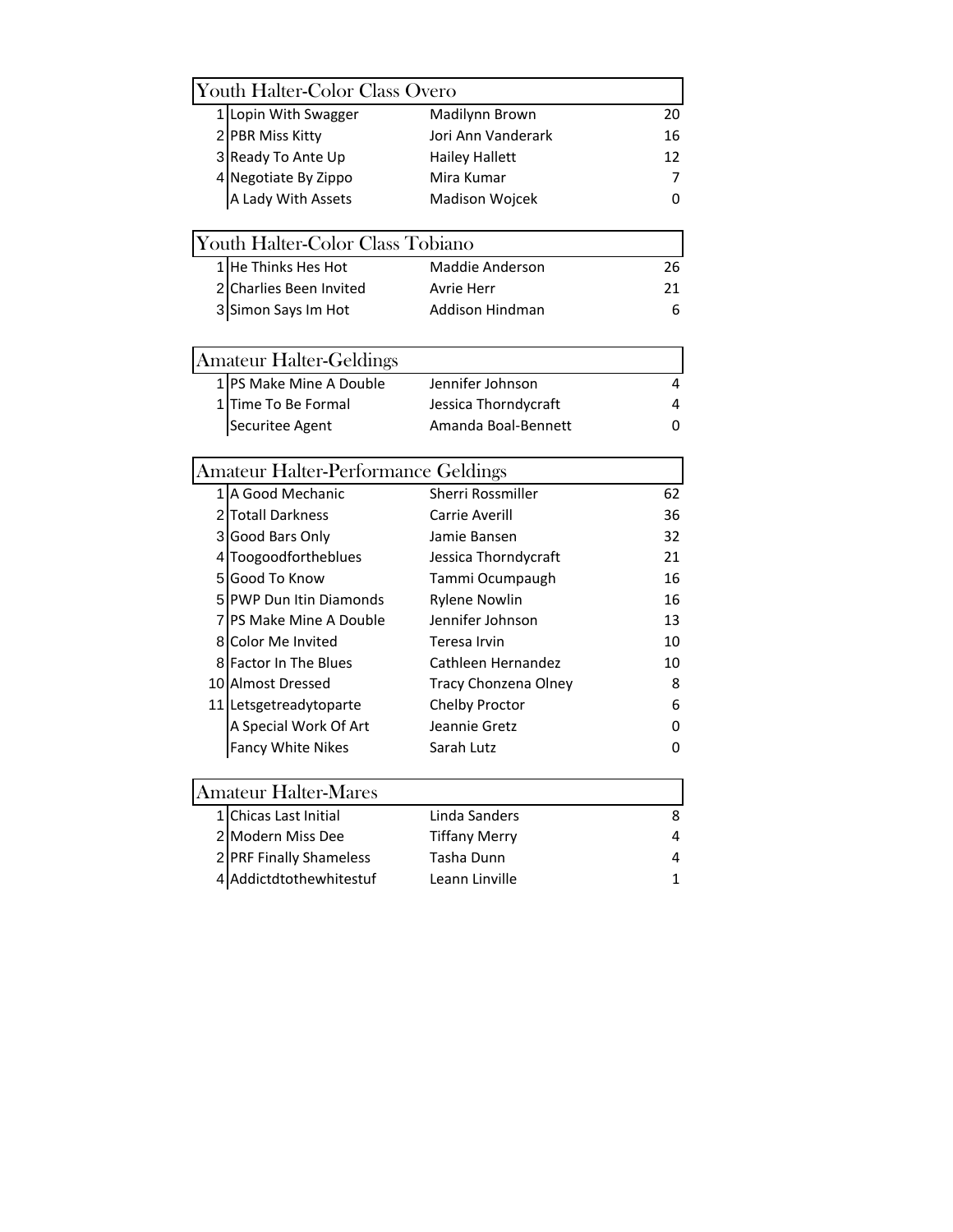| <b>Amateur Halter-Performance Mares</b>     |                       |    |
|---------------------------------------------|-----------------------|----|
| 1 Almost Too Tempting                       | Kristen Shaw          | 56 |
| 2 Good Directions                           | Carrie Averill        | 34 |
| 3 PRF Finally Shameless                     | Tasha Dunn            | 15 |
| 4 VS Kixstart My Heart                      | Robyn Ewing           | 12 |
| <b>5 Miss Hanna Button</b>                  | Cathy Cooke           | 10 |
| 6 Daddys First Recruit                      | Shawn Kingma          | 8  |
| 7 CTC Oh So Fancy                           | Ann Cooley            | 6  |
| 8 Alotta Good Faith                         | Denys Buss            | 5  |
| 9 Brighton My Day                           | Miranda Maldonado     | 4  |
| 9 MRP Classified Invite                     | Lawran Reed           | 4  |
| Good Girl Gone Bad                          | <b>Lindsay Bates</b>  | 0  |
| <b>Amateur Halter-Stallions</b>             |                       |    |
| 1                                           |                       |    |
| <b>Amateur Performance Halter-Stallions</b> |                       |    |
| 1                                           |                       |    |
|                                             |                       |    |
| Amateur Overo All Ages                      |                       |    |
| 1 PRF Finally Shameless                     | Tasha Dunn            | 22 |
| 2 Almost Dressed                            | Tracy Chonzena Olney  | 18 |
| 3 Almost Too Tempting                       | Kristen Shaw          | 7  |
| 4 Brighton My Day                           | Miranda Maldonado     | 6  |
| 5 PWP Dun Itin Diamonds                     | <b>Rylene Nowlin</b>  | 5  |
| <b>Amateur Tobiano All Ages</b>             |                       |    |
| 1 Miss Hanna Button                         | Cathy Cooke           | 18 |
| 2 He Thinks Hes Hot                         | <b>Christine Meng</b> | 11 |
| 3 A Special Work Of Art                     | Jeannie Gretz         | 8  |
| 4 Simon Says Im Hot                         | Addison Hindman       | 2  |
| Yearling-Gelding                            |                       |    |
| 1                                           |                       |    |
| 2 Year Old-Gelding                          |                       |    |
| 11                                          |                       |    |
| 3 Year Old-Gelding                          |                       |    |
| $\mathbf{1}$                                |                       |    |
|                                             |                       |    |
| Open Aged Gelding                           |                       |    |
| 1 Time To Be Formal                         | Jessica Thorndycraft  | 4  |
| Securitee Agent                             | Amanda Boal-Bennett   | 0  |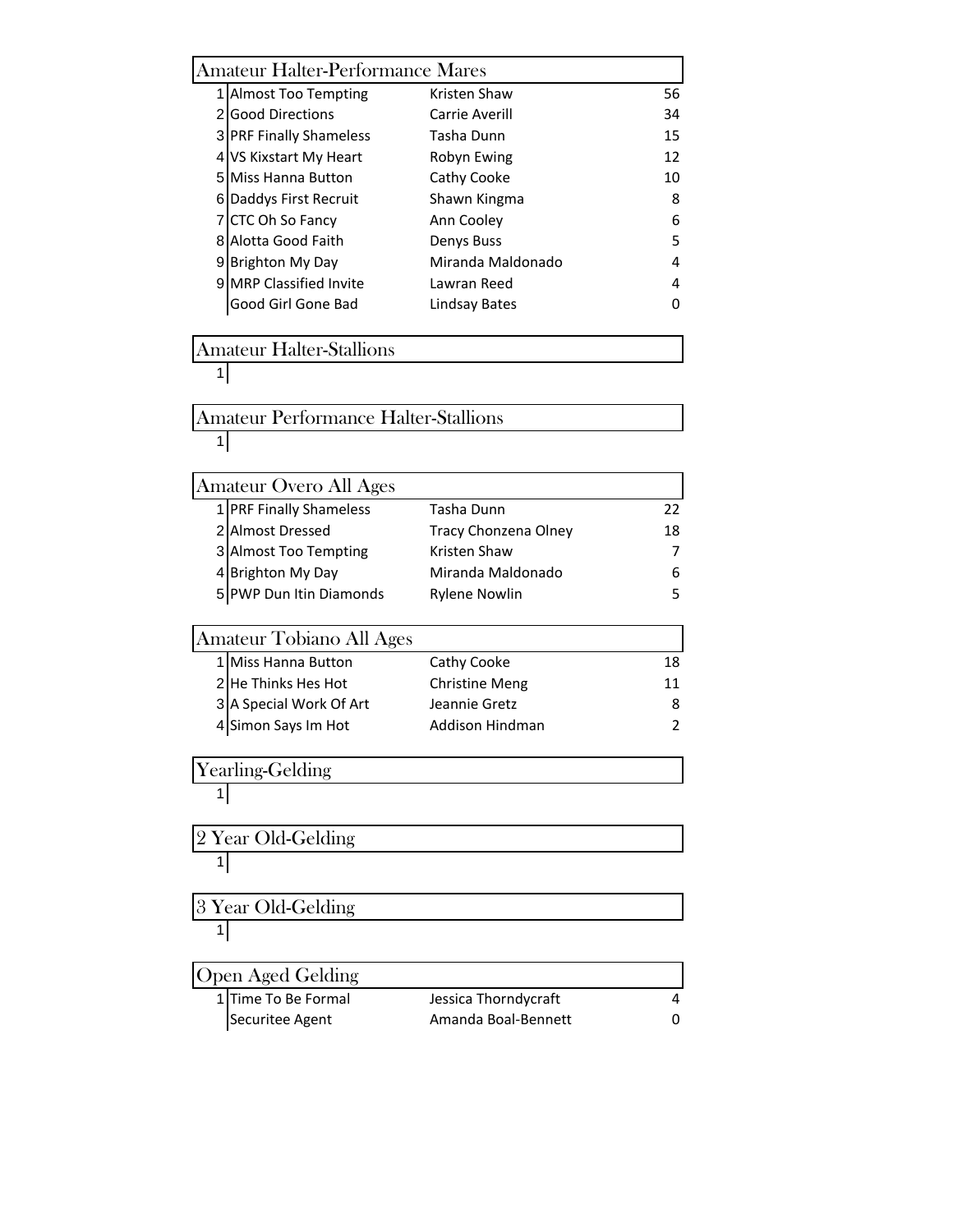| 1 A Good Mechanic<br>Sherri Rossmiller<br>60<br>2 Totall Darkness<br>Phyllis Holt<br>31<br>3 Toogoodfortheblues<br>26<br>Jessica Thorndycraft<br>4 Good Bars Only<br>Jamie Bansen<br>22<br>5 Lawless Zippos<br>Kimberly Basterrechea<br>16<br>6 Good To Know<br>Tammi Ocumpaugh<br>12<br>7 Lazy Specialty<br><b>Brandy Belanger</b><br>8<br>7 PWP Dun Itin Diamonds<br><b>Rylene Nowlin</b><br>8<br>9 Factor In The Blues<br>Cathleen Hernandez<br>7<br>Chrome At Me Bro<br>Reagan Willett<br>0<br>Hannah Gruver<br>Ima Lazy Cowboy<br>0<br><b>Yearling Mare</b><br>1 Chicas Last Initial<br>Destin Tonkin<br>4<br>2 Year Old Mare<br>1 <br>3 Year Old Mare<br>1 Addictdtothewhitestuf<br>Leann Linville<br>$\mathbf{1}$<br><b>Open Aged Mares</b><br>1 PRF Finally Shameless<br>7<br>Tasha Dunn<br>2 A Lady With Asseets<br>5<br>Madison Wojcek<br><b>Open Performance Mares</b><br>1 Almost Too Tempting<br><b>Tammy Mills</b><br>26<br>2 Good Directions<br>Carrie Averil<br>15<br>3 PRF Finally Shameless<br>Tasha Dunn<br>12<br>4 MS Goodwrench<br>Lindsay Stier-Johnson<br>10<br>5 Daddys First Recruit<br>Shawn Kingma<br>7<br>5 Miss Hanna Button<br>Cathy Cooke<br>7<br>7 VS Kixstart My Heart<br>Robyn Ewing<br>5<br>Miranda Maldonado<br>8 Brighton My Day<br>4<br>Alotta Good Faith<br>Denys Buss<br>0<br>CTC Oh So Fancy<br>Ann Cooley<br>0<br>Good Girl Gone Bad<br><b>Lindsay Bates</b><br>0<br><b>Yearling Colt</b><br>$1\vert$<br>2 Year Old Colt<br>1<br>3 Year Old Colt<br>$\mathbf{1}$ | <b>Open Performance Gelding</b> |  |
|------------------------------------------------------------------------------------------------------------------------------------------------------------------------------------------------------------------------------------------------------------------------------------------------------------------------------------------------------------------------------------------------------------------------------------------------------------------------------------------------------------------------------------------------------------------------------------------------------------------------------------------------------------------------------------------------------------------------------------------------------------------------------------------------------------------------------------------------------------------------------------------------------------------------------------------------------------------------------------------------------------------------------------------------------------------------------------------------------------------------------------------------------------------------------------------------------------------------------------------------------------------------------------------------------------------------------------------------------------------------------------------------------------------------------------------------------------------------------------------------------------|---------------------------------|--|
|                                                                                                                                                                                                                                                                                                                                                                                                                                                                                                                                                                                                                                                                                                                                                                                                                                                                                                                                                                                                                                                                                                                                                                                                                                                                                                                                                                                                                                                                                                            |                                 |  |
|                                                                                                                                                                                                                                                                                                                                                                                                                                                                                                                                                                                                                                                                                                                                                                                                                                                                                                                                                                                                                                                                                                                                                                                                                                                                                                                                                                                                                                                                                                            |                                 |  |
|                                                                                                                                                                                                                                                                                                                                                                                                                                                                                                                                                                                                                                                                                                                                                                                                                                                                                                                                                                                                                                                                                                                                                                                                                                                                                                                                                                                                                                                                                                            |                                 |  |
|                                                                                                                                                                                                                                                                                                                                                                                                                                                                                                                                                                                                                                                                                                                                                                                                                                                                                                                                                                                                                                                                                                                                                                                                                                                                                                                                                                                                                                                                                                            |                                 |  |
|                                                                                                                                                                                                                                                                                                                                                                                                                                                                                                                                                                                                                                                                                                                                                                                                                                                                                                                                                                                                                                                                                                                                                                                                                                                                                                                                                                                                                                                                                                            |                                 |  |
|                                                                                                                                                                                                                                                                                                                                                                                                                                                                                                                                                                                                                                                                                                                                                                                                                                                                                                                                                                                                                                                                                                                                                                                                                                                                                                                                                                                                                                                                                                            |                                 |  |
|                                                                                                                                                                                                                                                                                                                                                                                                                                                                                                                                                                                                                                                                                                                                                                                                                                                                                                                                                                                                                                                                                                                                                                                                                                                                                                                                                                                                                                                                                                            |                                 |  |
|                                                                                                                                                                                                                                                                                                                                                                                                                                                                                                                                                                                                                                                                                                                                                                                                                                                                                                                                                                                                                                                                                                                                                                                                                                                                                                                                                                                                                                                                                                            |                                 |  |
|                                                                                                                                                                                                                                                                                                                                                                                                                                                                                                                                                                                                                                                                                                                                                                                                                                                                                                                                                                                                                                                                                                                                                                                                                                                                                                                                                                                                                                                                                                            |                                 |  |
|                                                                                                                                                                                                                                                                                                                                                                                                                                                                                                                                                                                                                                                                                                                                                                                                                                                                                                                                                                                                                                                                                                                                                                                                                                                                                                                                                                                                                                                                                                            |                                 |  |
|                                                                                                                                                                                                                                                                                                                                                                                                                                                                                                                                                                                                                                                                                                                                                                                                                                                                                                                                                                                                                                                                                                                                                                                                                                                                                                                                                                                                                                                                                                            |                                 |  |
|                                                                                                                                                                                                                                                                                                                                                                                                                                                                                                                                                                                                                                                                                                                                                                                                                                                                                                                                                                                                                                                                                                                                                                                                                                                                                                                                                                                                                                                                                                            |                                 |  |
|                                                                                                                                                                                                                                                                                                                                                                                                                                                                                                                                                                                                                                                                                                                                                                                                                                                                                                                                                                                                                                                                                                                                                                                                                                                                                                                                                                                                                                                                                                            |                                 |  |
|                                                                                                                                                                                                                                                                                                                                                                                                                                                                                                                                                                                                                                                                                                                                                                                                                                                                                                                                                                                                                                                                                                                                                                                                                                                                                                                                                                                                                                                                                                            |                                 |  |
|                                                                                                                                                                                                                                                                                                                                                                                                                                                                                                                                                                                                                                                                                                                                                                                                                                                                                                                                                                                                                                                                                                                                                                                                                                                                                                                                                                                                                                                                                                            |                                 |  |
|                                                                                                                                                                                                                                                                                                                                                                                                                                                                                                                                                                                                                                                                                                                                                                                                                                                                                                                                                                                                                                                                                                                                                                                                                                                                                                                                                                                                                                                                                                            |                                 |  |
|                                                                                                                                                                                                                                                                                                                                                                                                                                                                                                                                                                                                                                                                                                                                                                                                                                                                                                                                                                                                                                                                                                                                                                                                                                                                                                                                                                                                                                                                                                            |                                 |  |
|                                                                                                                                                                                                                                                                                                                                                                                                                                                                                                                                                                                                                                                                                                                                                                                                                                                                                                                                                                                                                                                                                                                                                                                                                                                                                                                                                                                                                                                                                                            |                                 |  |
|                                                                                                                                                                                                                                                                                                                                                                                                                                                                                                                                                                                                                                                                                                                                                                                                                                                                                                                                                                                                                                                                                                                                                                                                                                                                                                                                                                                                                                                                                                            |                                 |  |
|                                                                                                                                                                                                                                                                                                                                                                                                                                                                                                                                                                                                                                                                                                                                                                                                                                                                                                                                                                                                                                                                                                                                                                                                                                                                                                                                                                                                                                                                                                            |                                 |  |
|                                                                                                                                                                                                                                                                                                                                                                                                                                                                                                                                                                                                                                                                                                                                                                                                                                                                                                                                                                                                                                                                                                                                                                                                                                                                                                                                                                                                                                                                                                            |                                 |  |
|                                                                                                                                                                                                                                                                                                                                                                                                                                                                                                                                                                                                                                                                                                                                                                                                                                                                                                                                                                                                                                                                                                                                                                                                                                                                                                                                                                                                                                                                                                            |                                 |  |
|                                                                                                                                                                                                                                                                                                                                                                                                                                                                                                                                                                                                                                                                                                                                                                                                                                                                                                                                                                                                                                                                                                                                                                                                                                                                                                                                                                                                                                                                                                            |                                 |  |
|                                                                                                                                                                                                                                                                                                                                                                                                                                                                                                                                                                                                                                                                                                                                                                                                                                                                                                                                                                                                                                                                                                                                                                                                                                                                                                                                                                                                                                                                                                            |                                 |  |
|                                                                                                                                                                                                                                                                                                                                                                                                                                                                                                                                                                                                                                                                                                                                                                                                                                                                                                                                                                                                                                                                                                                                                                                                                                                                                                                                                                                                                                                                                                            |                                 |  |
|                                                                                                                                                                                                                                                                                                                                                                                                                                                                                                                                                                                                                                                                                                                                                                                                                                                                                                                                                                                                                                                                                                                                                                                                                                                                                                                                                                                                                                                                                                            |                                 |  |
|                                                                                                                                                                                                                                                                                                                                                                                                                                                                                                                                                                                                                                                                                                                                                                                                                                                                                                                                                                                                                                                                                                                                                                                                                                                                                                                                                                                                                                                                                                            |                                 |  |
|                                                                                                                                                                                                                                                                                                                                                                                                                                                                                                                                                                                                                                                                                                                                                                                                                                                                                                                                                                                                                                                                                                                                                                                                                                                                                                                                                                                                                                                                                                            |                                 |  |
|                                                                                                                                                                                                                                                                                                                                                                                                                                                                                                                                                                                                                                                                                                                                                                                                                                                                                                                                                                                                                                                                                                                                                                                                                                                                                                                                                                                                                                                                                                            |                                 |  |
|                                                                                                                                                                                                                                                                                                                                                                                                                                                                                                                                                                                                                                                                                                                                                                                                                                                                                                                                                                                                                                                                                                                                                                                                                                                                                                                                                                                                                                                                                                            |                                 |  |
|                                                                                                                                                                                                                                                                                                                                                                                                                                                                                                                                                                                                                                                                                                                                                                                                                                                                                                                                                                                                                                                                                                                                                                                                                                                                                                                                                                                                                                                                                                            |                                 |  |
|                                                                                                                                                                                                                                                                                                                                                                                                                                                                                                                                                                                                                                                                                                                                                                                                                                                                                                                                                                                                                                                                                                                                                                                                                                                                                                                                                                                                                                                                                                            |                                 |  |
|                                                                                                                                                                                                                                                                                                                                                                                                                                                                                                                                                                                                                                                                                                                                                                                                                                                                                                                                                                                                                                                                                                                                                                                                                                                                                                                                                                                                                                                                                                            |                                 |  |
|                                                                                                                                                                                                                                                                                                                                                                                                                                                                                                                                                                                                                                                                                                                                                                                                                                                                                                                                                                                                                                                                                                                                                                                                                                                                                                                                                                                                                                                                                                            |                                 |  |
|                                                                                                                                                                                                                                                                                                                                                                                                                                                                                                                                                                                                                                                                                                                                                                                                                                                                                                                                                                                                                                                                                                                                                                                                                                                                                                                                                                                                                                                                                                            |                                 |  |
|                                                                                                                                                                                                                                                                                                                                                                                                                                                                                                                                                                                                                                                                                                                                                                                                                                                                                                                                                                                                                                                                                                                                                                                                                                                                                                                                                                                                                                                                                                            |                                 |  |
|                                                                                                                                                                                                                                                                                                                                                                                                                                                                                                                                                                                                                                                                                                                                                                                                                                                                                                                                                                                                                                                                                                                                                                                                                                                                                                                                                                                                                                                                                                            |                                 |  |
|                                                                                                                                                                                                                                                                                                                                                                                                                                                                                                                                                                                                                                                                                                                                                                                                                                                                                                                                                                                                                                                                                                                                                                                                                                                                                                                                                                                                                                                                                                            |                                 |  |
|                                                                                                                                                                                                                                                                                                                                                                                                                                                                                                                                                                                                                                                                                                                                                                                                                                                                                                                                                                                                                                                                                                                                                                                                                                                                                                                                                                                                                                                                                                            |                                 |  |